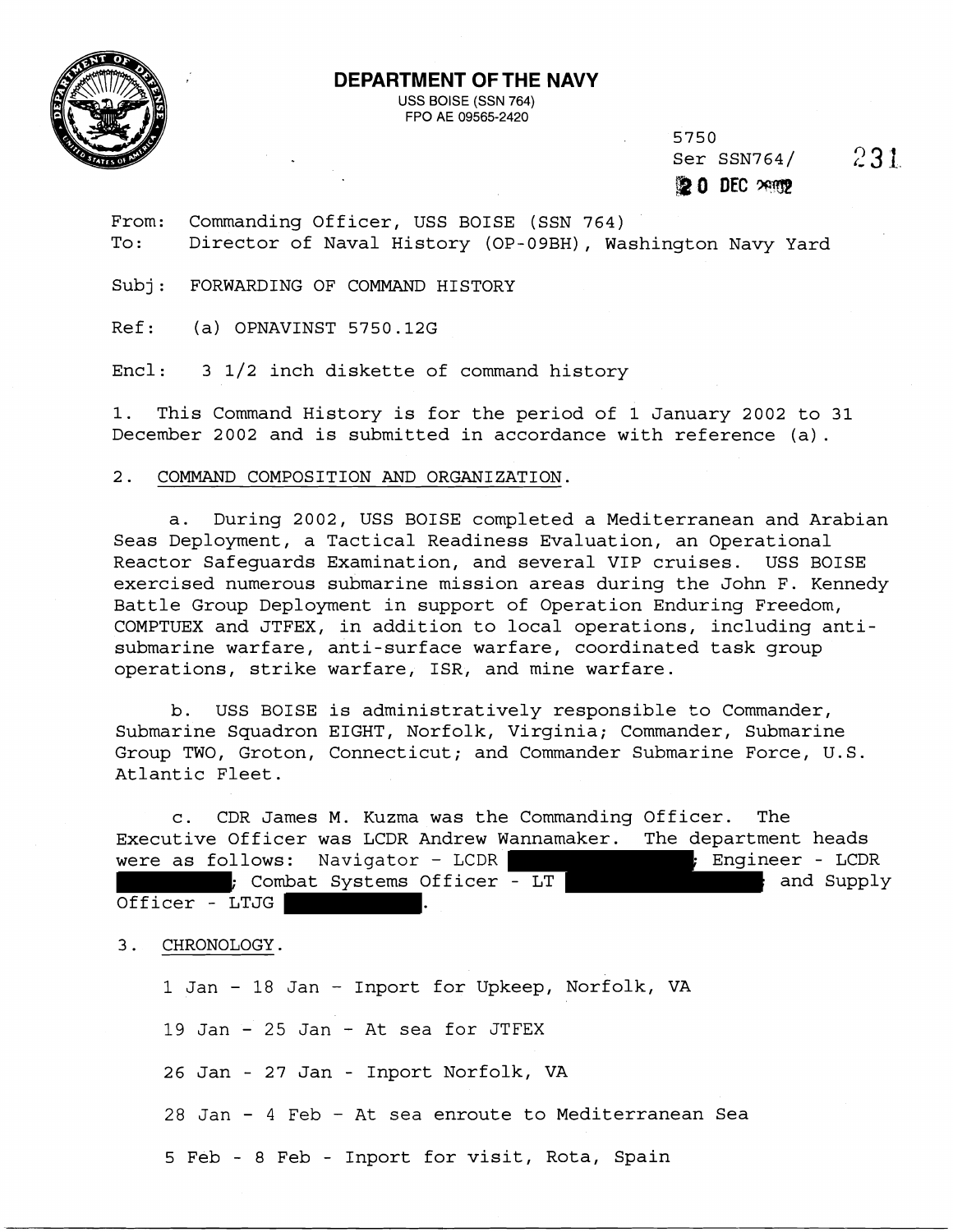- 9 Feb 22 Feb At sea in Mediterranean Sea
- **23** Feb **27** Feb Inport for Upkeep, La Maddelena, Italy
- 28 Feb 4 Mar At sea enroute to Suez Canal
- 5 Mar Transit Suez Canal
- 6 Mar 11 Mar At sea enroute to Bahrain
- **12** Mar **15** Mar Inport for visit, Bahrain
- 16 Mar 3 Apr At sea for Sharem and Arabian Shark Exercises
- 4 Apr 5 Apr Inport for emergent maintenance, Bahrain
- 6 Apr 1 Jun At sea conducting operations
- 2 Jun 8 Jun Inport for visit, Bahrain
- 9 Jun 1 Jul At sea conducting operations
- 2 Jul Transit Suez Canal
- 3 Jul 4 Jul At sea enroute Aksaz, Turkey
- 4 Jul 6 Jul Inport for visit, Aksaz, Turkey
- 7 Jul 9 Jul At sea enroute La Spezia, Italy
- 10 Jul 14 Jul Inport for Upkeep, La Spezia, Italy
- 15 Jul 25 Jul At sea enroute CONUS
- 26 Jun 28 Jun At sea for Operational Reactor Safeguards Examination
- 28 Jul 28 Aug Inport for post-deployment stand down period, Norfolk, VA
- 29 Aug 2 Sep Inport for Upkeep, Norfolk, VA
- 3 Sep At sea enroute Yorktown, VA
- 3 Sep 6 Sep Inport for weapons offload, Yorktown, VA
- 6 Sep 19 Sep At sea conducting training and exercises
- 20 Sep 28 Oct Inport for Upkeep, Norfolk, VA